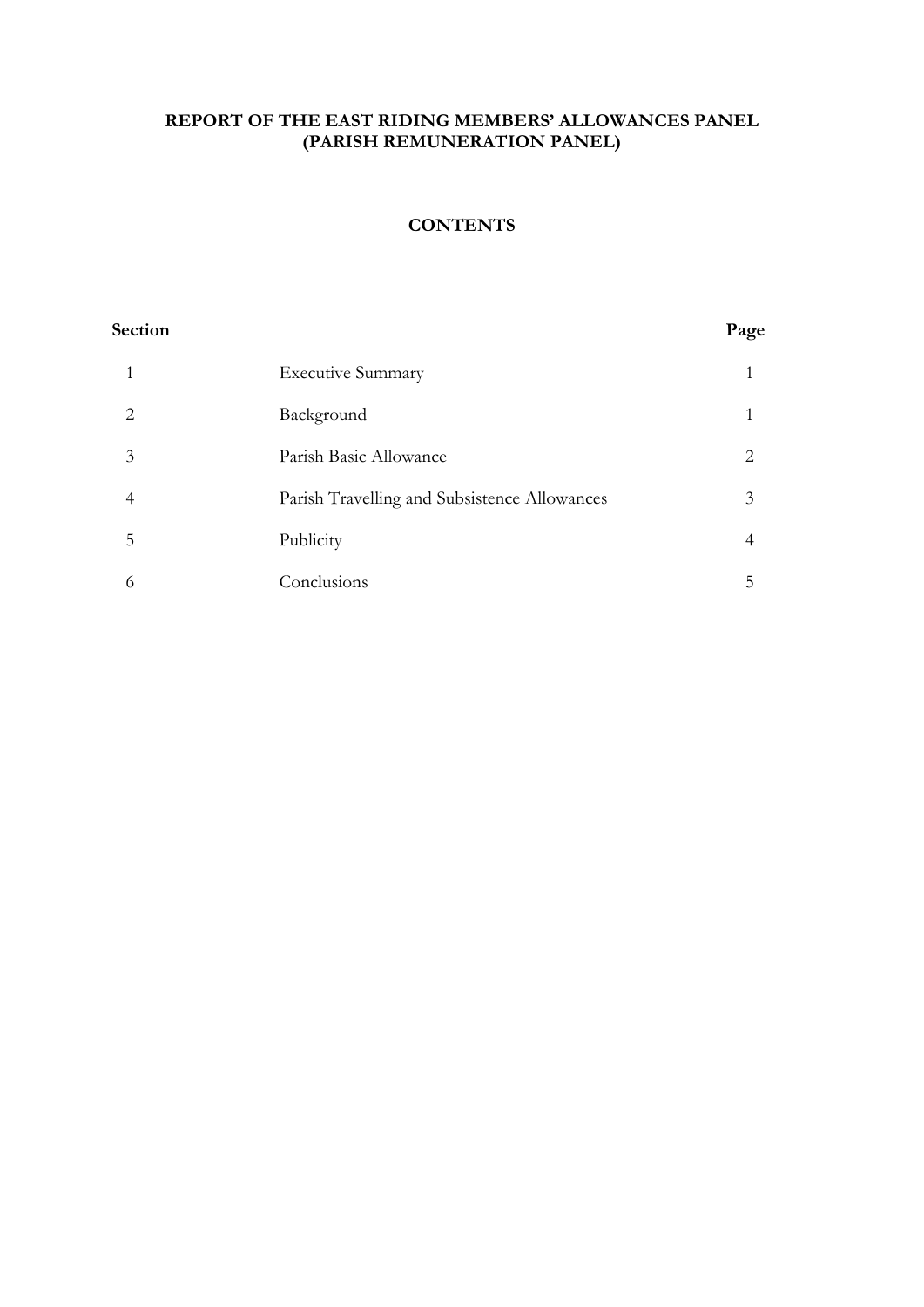#### 1. EXECUTIVE SUMMARY

- 1.1 In accordance with the Local Authorities (Members' Allowances) (England) Regulations 2003 a parish or town council, in establishing a members' allowances scheme, has to have regard to the recommendations of the Parish Remuneration Panel.
- 1.2 The East Riding Parish Remuneration Panel consists of four residents who collectively have a wide range of experience encompassing business, local government, education and the voluntary sector.
- 1.3 The Panel is required to produce a report to the town and parish councils in the East Riding making recommendations as to –
	- (a) the amount of parish basic allowance and whether it should be payable to the chairman only or to all members
	- (b) the responsibilities and duties in respect of which members should receive parish travelling and subsistence allowances and the amounts
- 1.4 Careful consideration has been given to reviewing the allowances taking into account the feedback received from town and parish councils in response to the Panel's survey. In conclusion, the Panel has recommended that a parish basic allowance should not be paid to town and parish councillors, as in the light of the feedback received, the majority of town and parish councillors see their role as voluntary. The Panel also acknowledged the difficulty in recommending allowances suitable for all town and parish councils.
- 1.5 In relation to travelling and subsistence allowances, the Panel has recommended that allowances should be paid in accordance with the East Riding of Yorkshire Council's Members' Allowances Scheme rates, for specific responsibilities and duties outside of the town or parish boundary.
- 1.6 The Panel commends its report and the recommendations to the parish and town councils in the East Riding of Yorkshire.

# 2. BACKGROUND

- 2.1. The Local Authorities (Members' Allowances) (England) Regulations 2003 regulations state that the parish remuneration panel must consist of those persons who are also members of the East Riding of Yorkshire Council's independent remuneration panel (Members' Allowances Panel), except that it cannot include anyone who is also a member of a parish council in respect of which it makes recommendations. The East Riding Members' Allowances Panel consists of four residents:
	- Beverley Porritt (Chair)
	- Peter Robinson
	- Hazel Smith
	- David Waxman
- 2.2 In making its recommendations, the Panel may either
	- (a) apply the same amounts of basic, travelling and subsistence allowances to all the parish councils for which it was established, or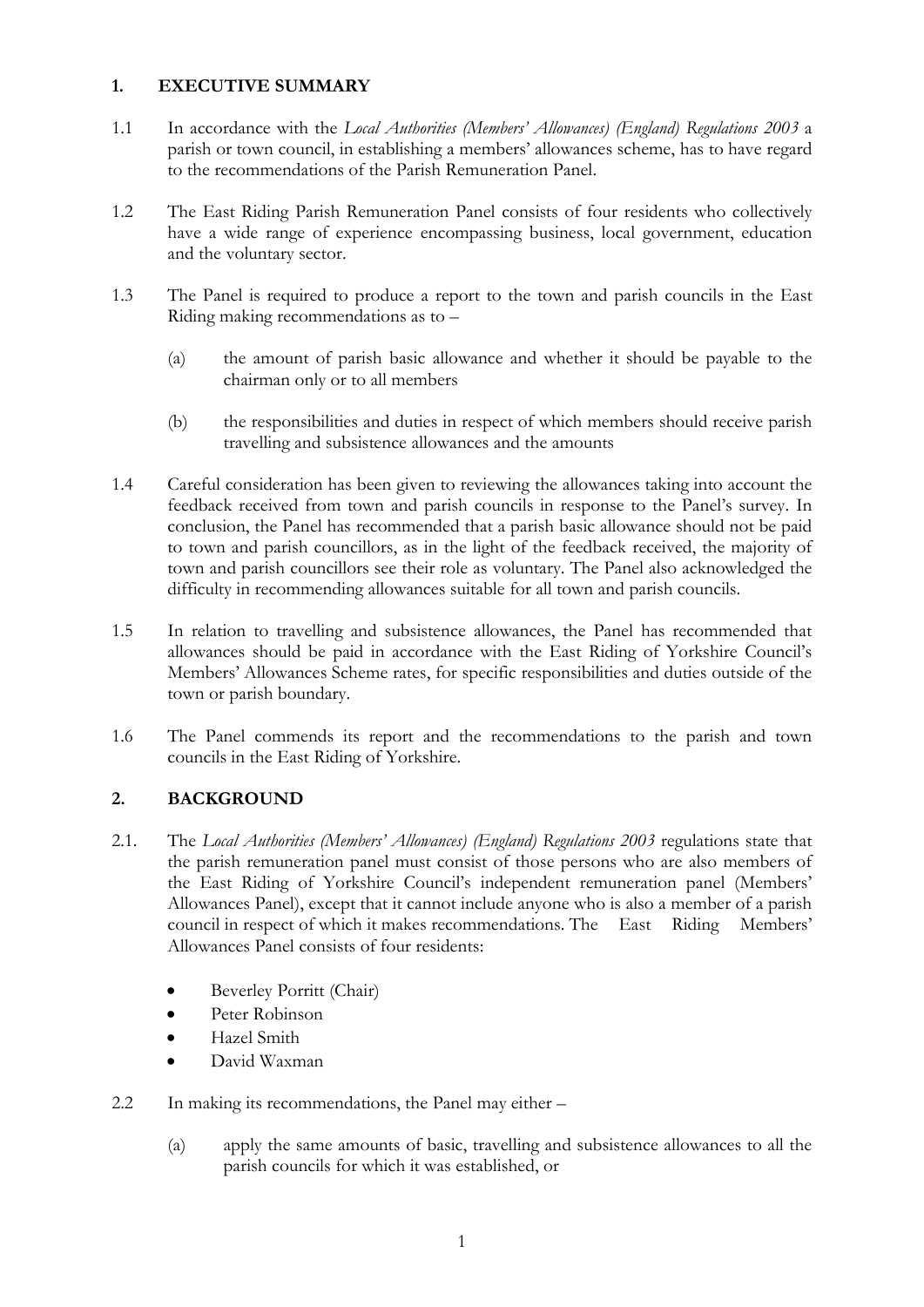- (b) make different recommendations for different councils.
- 2.3 In reviewing the allowances, the Panel considered the relevant legislation in relation to allowances for town and parish councils, details of the number of town and parish councils in the East Riding of Yorkshire and their membership, precept and population figures. They also undertook a survey of town and parish councils to seek their views on whether allowances should be paid and researched similar reviews undertaken in other local authority areas.
- 2.4 The Panel wish to express their thanks and appreciation to all the town and parish councils who responded to its survey in relation to reviewing the allowances. The responses to the survey were extremely helpful in informing the work and recommendations of the Panel.

# 3. PARISH BASIC ALLOWANCE

- 3.1 The regulations enable a parish council to pay an annual "parish basic allowance" to
	- (a) its chairman only, or
	- (b) to each of its members

 and the amount payable to the chairman may differ from that payable to the other members, but otherwise the amount must be the same. However, the council must have regard, in setting the levels of such allowances, to the recommendations of the Panel.

- 3.2 The Panel has to express the recommended parish basic allowance as a monetary amount and as a percentage (which may be 100%) of the basic allowance recommended by the independent remuneration panel to the East Riding of Yorkshire Council. The East Riding of Yorkshire Council Members' Basic Allowance is currently  $\ell$ 11, 732 per annum.
- 3.3 The Panel may recommend the same level of parish basic allowance to all the authorities in respect of which it was established or make different recommendations for different authorities.
- 3.4 Given that there are 168 parish and town councils in the East Riding, whose annual revenue budgets range from nil to  $f$ 934,620.00, the Panel found it hard to justify any recommendation of the same level of parish basic allowance for all authorities in the East Riding. The Panel was also mindful of the results of the survey of town and parish councils and the overwhelming view that most see the role as voluntary and felt that a basic or chairman's allowance should not be paid to town or parish councillors.
- 3.5 The Panel was also mindful that a few individual town and parish councils chose to pay their Chairman expenses in accordance with Section 15(A) of the Local Government Act 1972.
- 3.6 The Panel therefore recommends
	- (i) That a basic parish allowance should not be paid to town and parish councillors.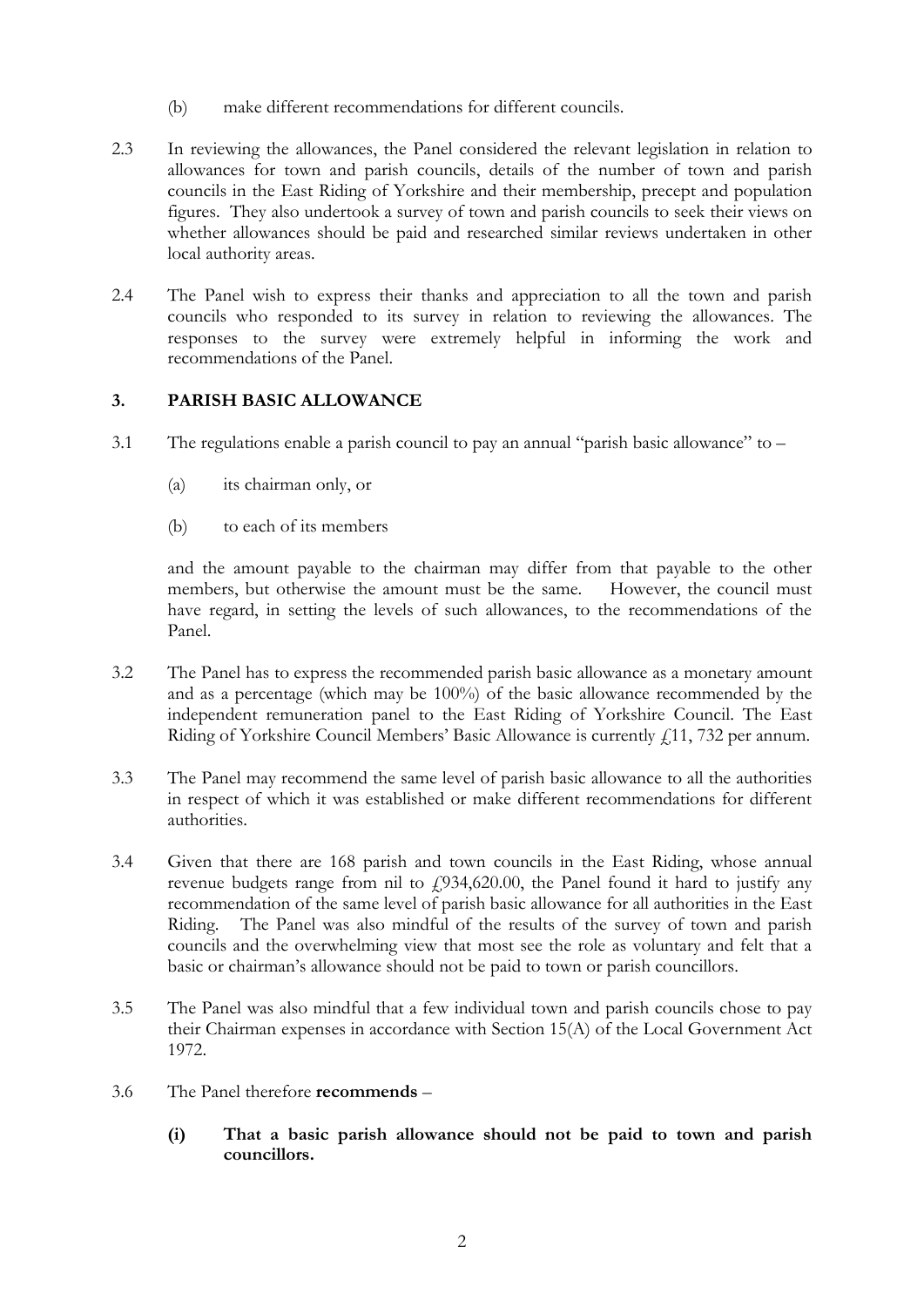#### 4. PARISH TRAVELLING AND SUBSISTENCE ALLOWANCES

- 4.1 A parish council may also pay allowances to its members in respect of travelling and subsistence, including an allowance for travelling by bicycle, undertaken or incurred in connection with the responsibilities and duties set out in the regulations having had regard to the recommendations of the Panel.
- 4.2 The Panel saw no reason to vary the list of responsibilities and duties set out in the regulations and considered that any parish council wishing to pay travelling and subsistence allowances should pay them in line with the rates set out in the East Riding of Yorkshire Council's Members' Allowances Scheme.
- 4.3 The mileage rates set out in the East Riding of Yorkshire Council's Scheme were set in line with the officer rate as set by Her Majesty's Revenue and Customs (HMRC), which are prescribed nationally and are reviewed at least once a year. The Scheme also provides for subsistence allowances to be increased automatically on 1 April, each year in line with the NJC Officers' national pay award.
- 4.4 The East Riding of Yorkshire Council Scheme also sets out the following rules where members are undertaking authorised responsibilities and duties –
	- (a) Own Vehicle Members may claim mileage for using their own vehicles, or vehicles belonging to the member's family, or otherwise provided for the member's use. In addition, the actual cost of tolls, ferries and parking fees may be claimed. Where a member if away from home overnight, the cost of overnight parking can also be claimed.
	- (b) Public Transport Members using public transport may claim second class fares. If saver facilities are used then the lower amounts should be claimed. Only in exceptional circumstances may members travel first class. Seat reservations and luggage storage fees may also be claimed.
	- (c) Taxi Hire In cases of urgency, or where no public transport is reasonably available, the amount of the actual fare and any reasonable gratuity may be claimed. In any other case, members using taxis may only claim the cost of making the journey by public transport.
	- (d) Hire Transport If a member hires a vehicle, then he or she is reimbursed at the appropriate mileage rates.
	- (e) Air Travel (UK or abroad) Members may claim the actual cost of air travel, provided it does not exceed the cost of the cheapest alternative form of travel. If there is a saving in time so great as to justify the use of air travel, members may claim the ordinary fare or any available fare for travel by regular air service, or where no such service is available or in the case of urgency, the fare actually paid by the member.
	- (f) Subsistence Where subsistence allowances are payable for particular meals, members are required to provide receipts to substantiate claims. Where an overnight allowance is claimed, individual meal allowances are not payable in addition. If a meal is taken on a train during a period for which there is an entitlement to subsistence, the reasonable cost of the meal is reimbursed in full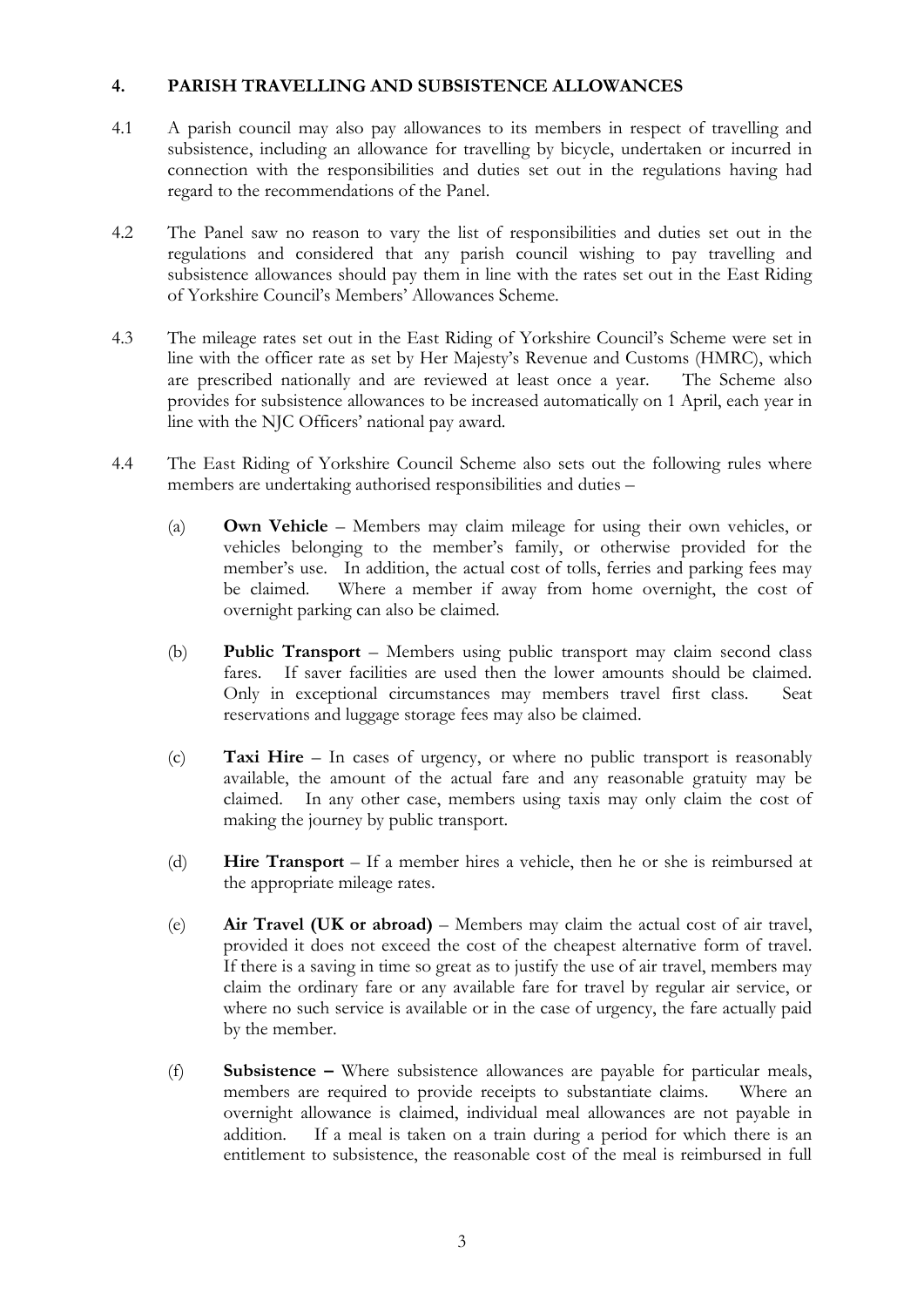where supported by a receipt. Members are reimbursed actual reasonable expenses (provided all relevant receipts are produced) for official visits abroad.

- 4.5 The Panel therefore recommends
	- (ii) That parish travelling and subsistence allowances should be paid in accordance with the rates set out in the East Riding of Yorkshire Council's Members' Allowances Scheme (as listed below), for responsibilities and duties outside of the town or parish boundary;

Travelling Allowances

| (a) | <b>Standard Car User -</b><br>All engine cc's (per mile) | 0.45 | ∗ |
|-----|----------------------------------------------------------|------|---|
| (b) | Bicycle (per mile)                                       | 0.20 |   |
| (c) | <b>Public Transport -</b><br>Actual cost                 |      |   |

 $*$  Up to 10,000 miles per annum,  $\text{\emph{f}}(0.25)$  thereafter

Subsistence Allowances – to be paid for duties outside Council's boundary

| (a)                                          | Actual cost not exceeding                           |                |        |
|----------------------------------------------|-----------------------------------------------------|----------------|--------|
|                                              | Breakfast - more than 4 hours before 11 am          |                | 6.98   |
|                                              | Lunch - more than 4 hours including 12 noon to 2 pm |                | 9.51   |
|                                              | - more than 4 hours including 3 pm to 6 pm<br>Tea   |                | 3.78   |
| Dinner - more than 4 hours ending after 7 pm |                                                     |                | 19.01  |
|                                              | Overnight (covering 24 hours)                       | - Inner London | 177.03 |
|                                              |                                                     | - Elsewhere    | 133.21 |
| (b)                                          | Out of pocket expenses (per night)                  |                | 5.07   |

- (iii) that the responsibilities and duties in respect of which members should receive parish travelling and subsistence allowances should be as follows –
	- (a) attendance at a meeting of the council, committee or sub-committee, or any other body to which the authority makes appointments;
	- (b) attendance at a meeting of any association of authorities of which the authority is a member;
	- (c) attendance while tender documents are opened, and
	- (d) any other duties approved by the council.

#### 5. PUBLICITY

5.1 The regulations require a parish council as soon as reasonably practical following receipt of the Panel's report –